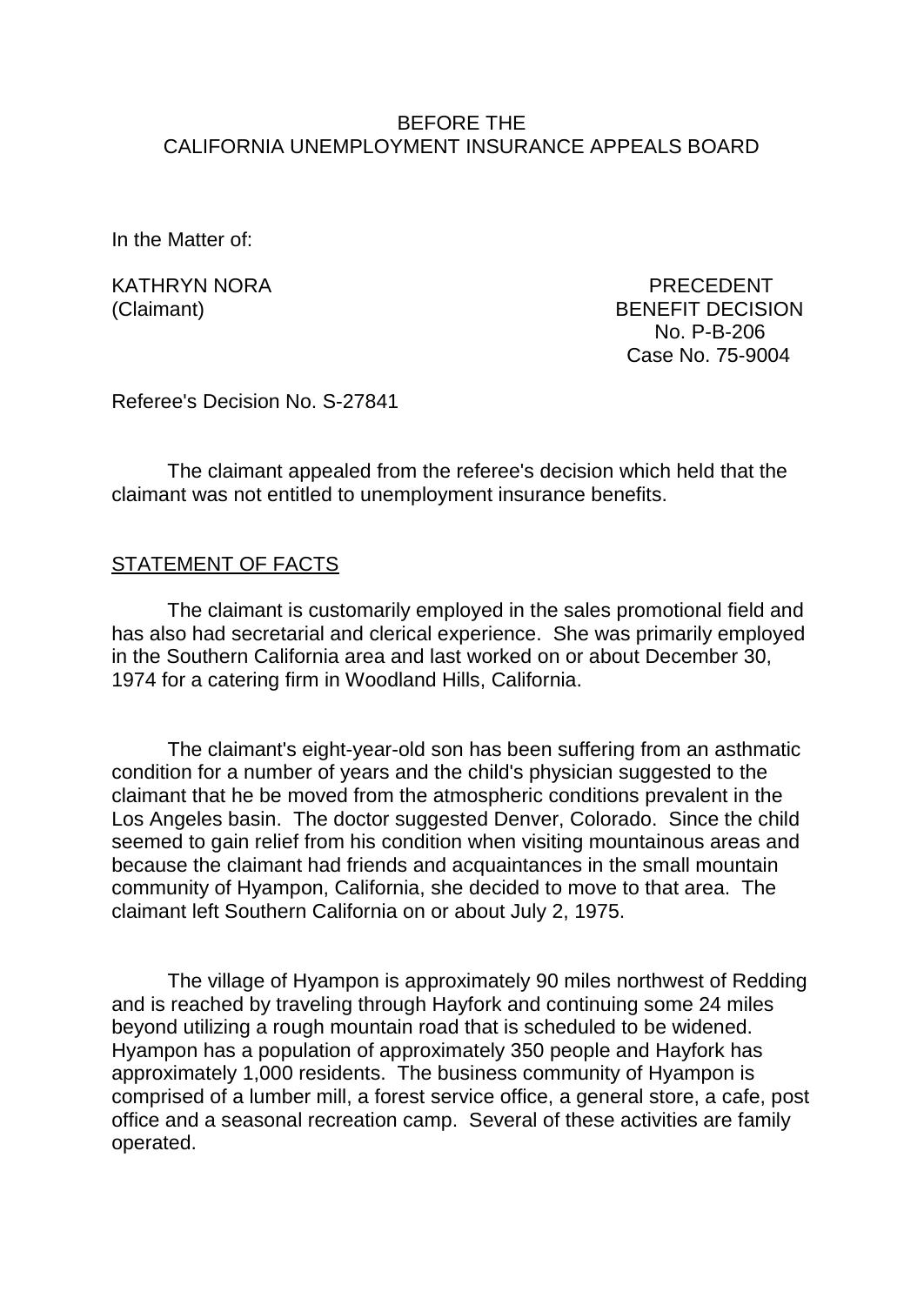The claimant had applied for work with virtually all of the employers in the area of her residence, having confined her search for employment there. She would be willing to accept whatever work might be suitable and at the prevailing wage. To the date of the hearing, the claimant had been unsuccessful in obtaining employment and had no definite job prospects in the relatively near future though she expressed a strong desire to work.

The Department provided information to indicate that most of the jobs in the area of the claimant's residence were held by long-time employees of the particular businesses, and that there was a minimal turnover in the respective work forces. Additionally, the area was described as being in a mountainous region subject to adverse traffic conditions during the winter months.

The claimant further testified that she intended to expand her search for work to the Hayfork area in the near future, but did not indicate whether she intended to look elsewhere for possible employment.

Besides the factor of her son's health, the claimant indicated that she felt that Hyampon would be a better place to raise her family since experiencing the emotional problems of a fairly recent divorce.

## REASONS FOR DECISION

Section 1253(c) of the California Unemployment insurance Code provides that a claimant is eligible to receive benefits with respect to any week only if "he was able to work and available for work for that week."

In Appeals Board Decision No. P-B-17, this Board held that to be considered available for work a claimant must be ready, willing and able to accept suitable employment in a labor market where there is a demand for the claimant's services. However, a claimant is not available for work if through personal preference or force of circumstances a claimant imposes unreasonable restrictions on suitable work, such as limitations on hours, days, shifts, or wages, which materially reduce the possibility of obtaining employment.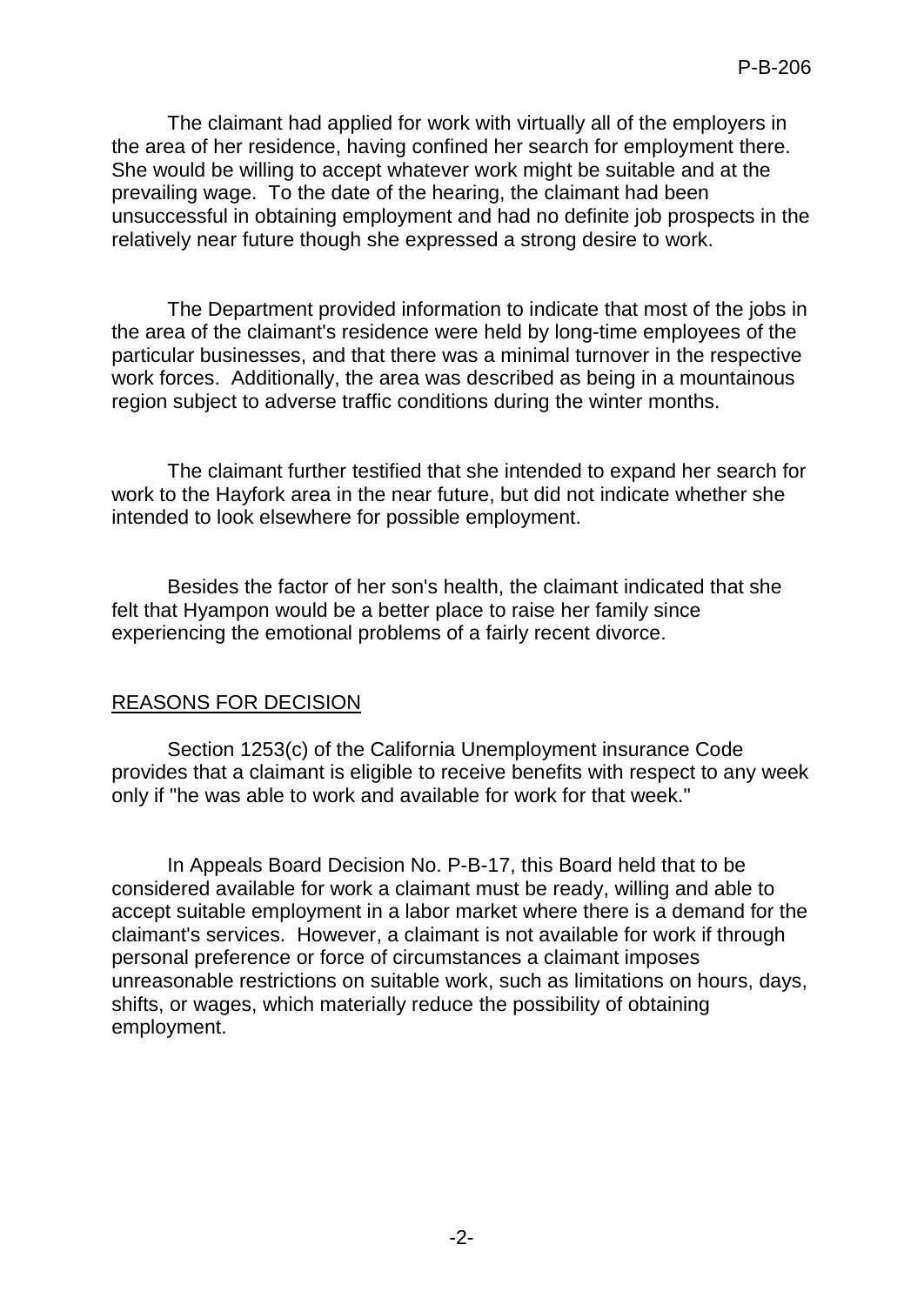The single issue to be determined in the case before us is whether by moving from Los Angeles to Hyampon the claimant withdrew from the labor market and consequently was not available for work within the meaning of section 1253(c) of the code.

In her appeal to this Board the claimant contends that she is willing and anxious to work and that job opportunities are available in Hyampon and nearby areas for the skills she has acquired.

We are persuaded that when a claimant leaves a metropolitan area where work opportunities are plentiful and moves to a small town or a rural community where such opportunities are nonexistent or extremely limited, the claimant has in effect removed herself from the labor market and made herself unavailable for work. Additionally, it is apparent to us that availability for work cannot be measured entirely by a person's willingness to work, although willingness is unquestionably an indispensable factor entering into the determination. In our view, there must be a dual finding where availability for work is at issue. First, there must be a willingness as well as readiness and ability to work, and, second, there must be some reasonable probability in the claimant's locality for obtaining suitable employment so that the willingness to work, coupled with some prospects of work, can result in a finding that during the weeks for which benefits are claimed, the claimant has been ready, willing and able to accept suitable employment in a labor market where that willingness may result in gainful employment.

In the instant case it is apparent that the claimant has moved to a lightly populated and rather remote mountain area; there are extremely limited prospects of employment in her fields of endeavor and the accessability of the closest communities of any size are largely proscribed due to poor roads and adverse weather conditions. In these circumstances, the conclusion is inescapable that, though she is willing and anxious to find employment, the claimant has moved to an area where there is virtually no labor market for her skills and that she is therefore not available for work within the meaning of section 1253(c) of the code.